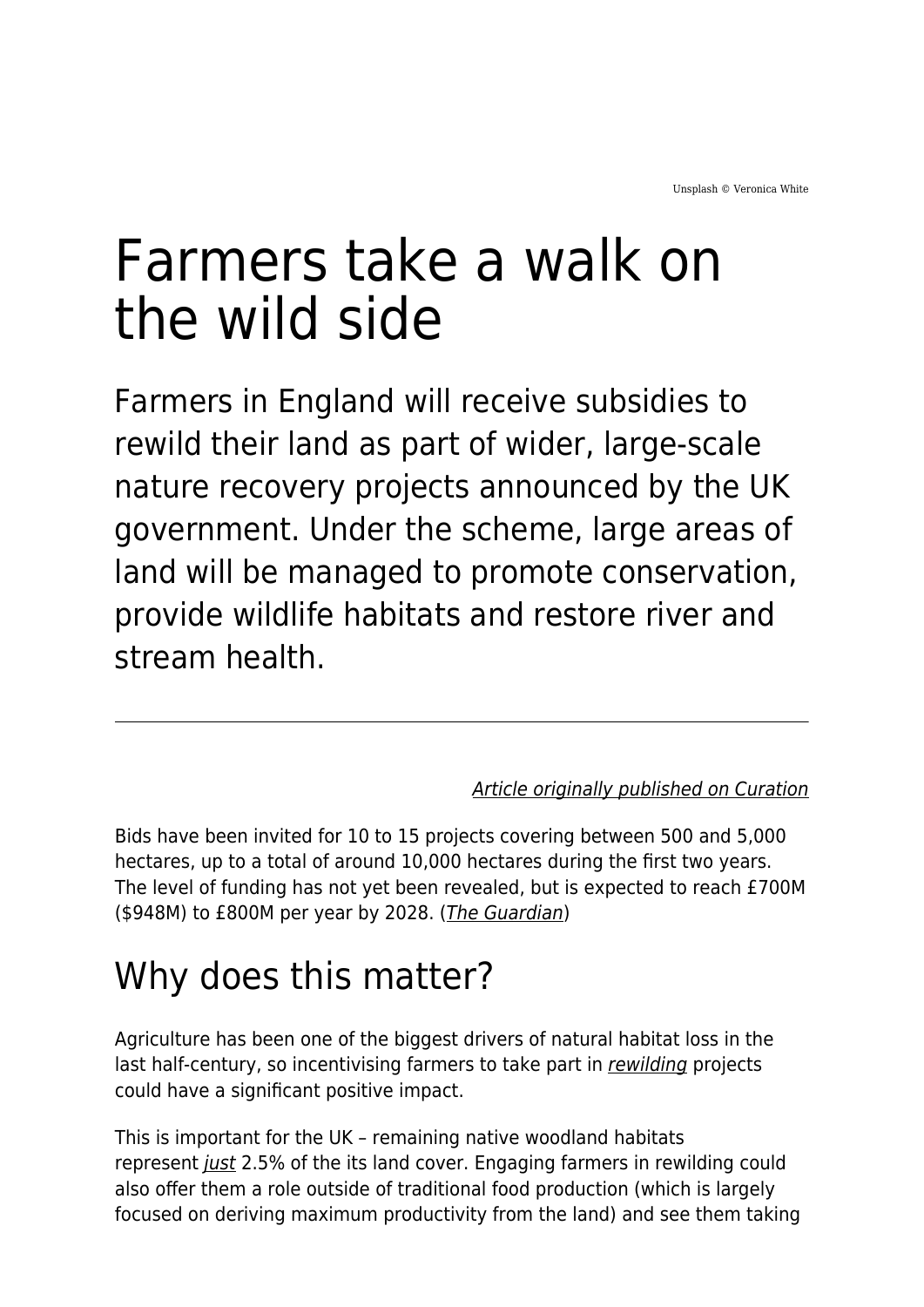on more of a custodial role toward the natural environment.

# What is rewilding?

Restoring wild landscapes across spaces previously disrupted by human activity to its natural state on land no longer managed by humans, or on marginal land (which carries minimal agricultural value). Sometimes, this includes the reintroduction of certain keystone species which may have been previously driven out.

## Nature's healing powers

When [applied well](https://app.curationcorp.com/story/54EF5F6A-37BF-4152-9D79-897D201CCE01), rewilding projects can offer a plethora of benefits. Allowing natural habitats and ecosystems to regenerate can protect and conserve important species, reversing biodiversity loss. From a climate action perspective, these restored habitats can also act as carbon sinks to absorb CO2 from the atmosphere. For communities, rewilding efforts could offer rural [job](https://app.curationcorp.com/story/F5FB5A62-77BD-4ECC-AEA8-DBF588195A88) [opportunities](https://app.curationcorp.com/story/F5FB5A62-77BD-4ECC-AEA8-DBF588195A88) and benefit overall human health and wellbeing.

The English scheme builds on farm [subsidies](https://app.curationcorp.com/story/90B310BE-2FB2-42D7-B990-D1063320DE13) outlined in 2020 under the UK's post-Brexit Agriculture Bill, where payments to farmers were first linked to "public goods" including air and water quality and soil health. The restored habitats are expected to improve the populations of England's most vulnerable species – such as water voles and sand lizards – by up to 57%, while delivering [carbon savings](https://www.gov.uk/government/news/government-unveils-plans-to-restore-300000-hectares-of-habitat-across-england) of between 25 to 50 kilotonnes annually, the equivalent of taking around 12,000 to 25,000 vehicles off roads.

Industry figures have *[questioned](https://www.telegraph.co.uk/politics/2022/01/01/farmers-get-funds-restore-natural-habitats-rewild-britain-new/)* the subsequent impacts on domestic food production and supply, and the disproportionate benefits to larger farms and landowners compared to smaller-scale farms and tenant farmers. Meanwhile, despite its support of radical land-use changes, green campaigners have criticised the scheme, saying more needs to be done to achieve the UK government's targets. The level of [ecosystem restoration](https://www.theguardian.com/environment/2021/jun/03/rewild-on-massive-scale-to-heal-nature-and-climate-says-un-decade-on-ecosystem-restoration-aoe) required on a global scale to meet climate and nature commitments equates to rewilding land space roughly the size of China, according to the UN.

# Worth noting

Some farmers are already taking advantage of the financial gains from other practices other than crop and livestock production, such as [using their land](https://www.maddyness.com/uk/2021/07/05/farmers-swap-crops-for-solar-panels/) [for](https://www.maddyness.com/uk/2021/07/05/farmers-swap-crops-for-solar-panels/) [solar farms](https://curationcorp.com/blog/farmers-swap-crops-for-solar-panels/). Elsewhere, setting aside land for [carbon offset](https://app.curationcorp.com/story/6D8549CE-B45E-4C3A-9627-C6AD4233BD4B) schemes is also becoming an attractive financial option.